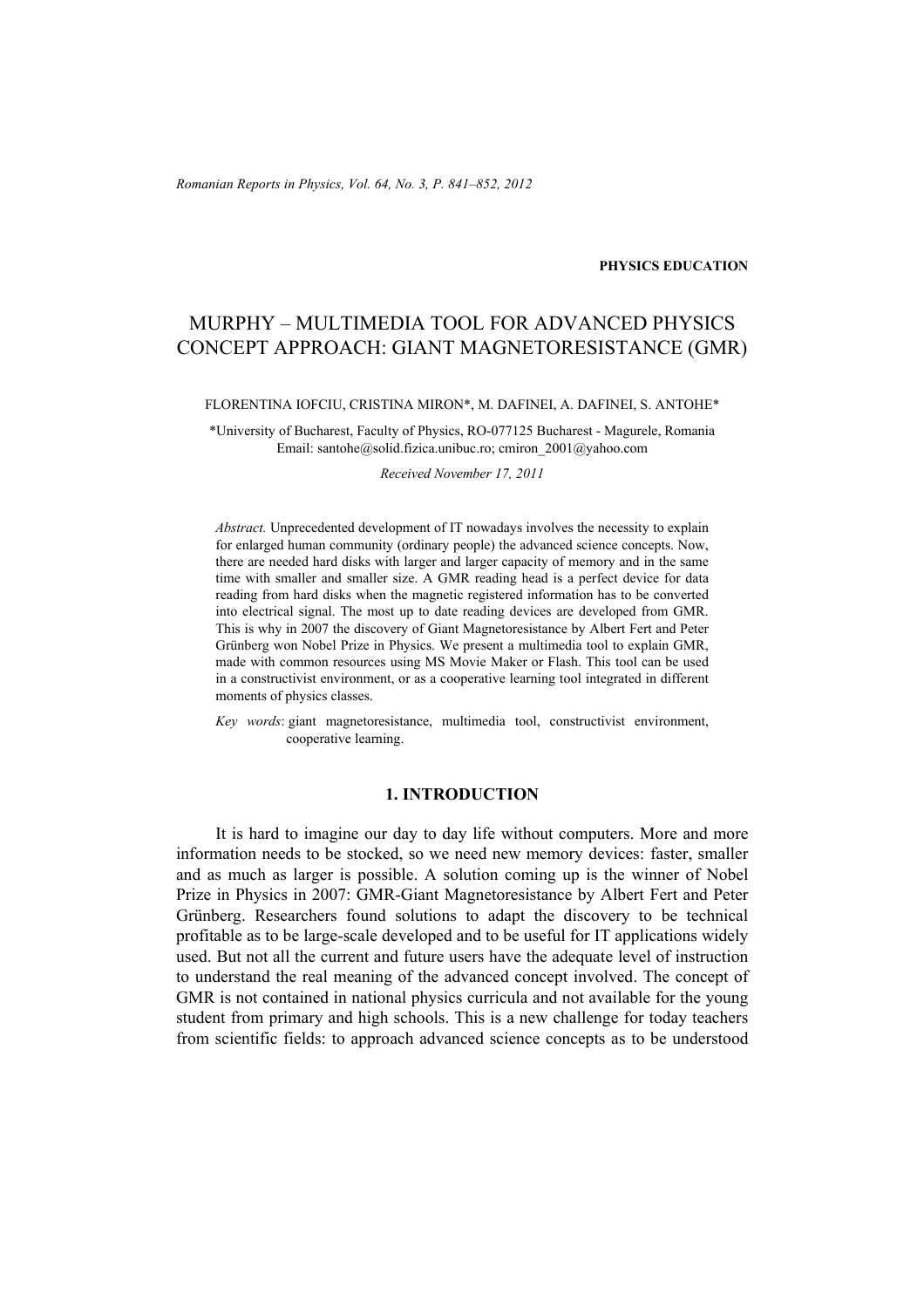by those who are real interested in using their technical applications. In this paper we present a solution to this educational challenge: a multimedia tool designed for a better approach of GMR concept.

## **2. COGNITIVE LOAD THEORY**

Theoretical perspective guided our intercession in this paper is Cognitive Load Theory [1], included in general paradigm of constructivism. The necessity of instruction adapting to students' cognitive system constrain is the main concern of this theory. Sweller asseverates that a main aspect of human cognitive architecture is the limited students' working memory capacity; all instructional designs have to be analyzed from the perspective of Cognitive Load Theory. Cognitive Load means students' mental resources allotted to learn an instructional material [2] or to solve a particular task [3].

According to Cognitive Load Theory, the main learning devices are schemes acquisition and automation [3, 4]. As the learning come into being, the main instructional purpose must be the reduction of extrinsic cognitive load, the optimization of intrinsic cognitive load and increasing the cognitive load, relevant for the learning [5, 6].

If the methods of extrinsic cognitive load are well documented [3, 7], the strategies of intrinsic load cognitive optimization and those of increasing of the load relevant for learning are in the attention of researchers in instructional design in last few years [8]. A method of intrinsic cognitive load optimization is the sequential presentation of information (from simple to complex). The presentation of instructional material from simple to complex is more efficient than the presentation from the beginning of the whole material in all its complexity, especially for the case of novices who don't have enough cognitive schemes to manage tasks characterized by a high level of interactivity of the elements [6].

The working memory capacity can be extended by organizing information using schemes and their automation. If information elements are properly grouped, they will be easily retained [9]. Cognitive schemes are then integrated in long time working memory with unlimited capacity. Introduced in long time memory, a cognitive scheme takes only a space unit available as an isolated concept [10].

The schemes theory can explain very well the difference between an expert and a novice. While expert's knowledge is organized in dense conceptual networks reflecting a deep understanding of the subject, the novice's are shared. For problem solving, because of his schemes, the expert can reclaim the solution in long time memory; the scheme will be again restyled in working memory. For a beginner, some of the schemes are missing, the data process are doing step by step and quickly overloaded [11].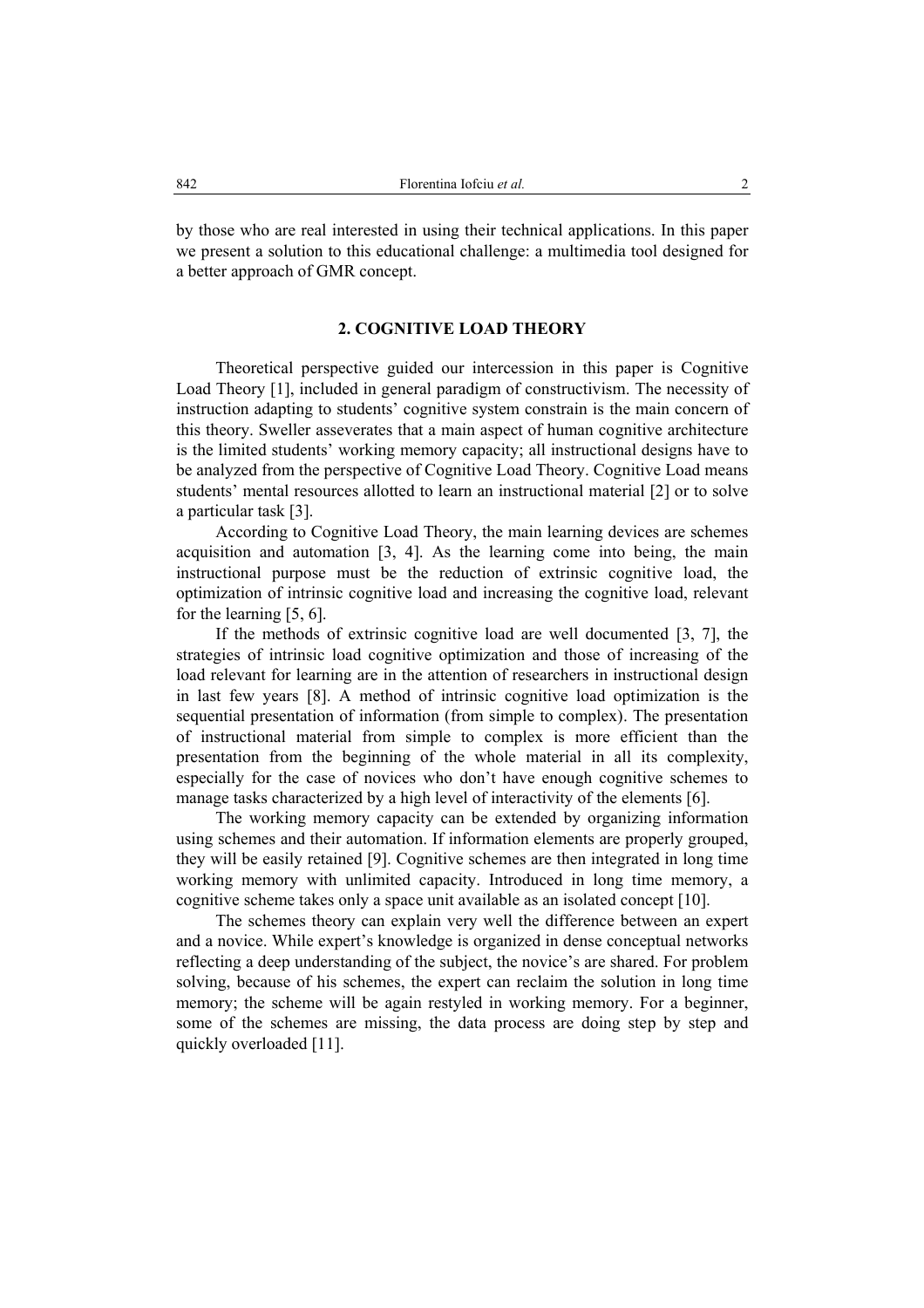In traditional learning the quantity of presented material is much great for one's processing capacity. So, every teacher must consider the Cognitive Load Theory and the implications of this theory to organize the presented material as not overload the working memory. The teacher has to teach the student to create his own schemes and to use the ones contented in long time memory [10]. The teacher will have to organize the material as the beginning student to become expert in this field [12].

Some of effects of this theory were highlighted by the direct relationship with the learning.

# 2.1. MODALITY EFFECT

When a material is presented to the students visually and auditory, the results are better than in the case the same material is presented only written [13].

This effect can be explained based on the hypothesis of a dual channel assuming that auditory and visual materials are analyzed in two different subsystems of working memory [14]. Using such presentations the student can use both channels (visual and auditory), in order to extend the working memory capacity [15].

For example is better to visually present a scheme or a diagram and the explanations to be verbally offered, than the explanations are offered using a text associated to the scheme [16].

# 2.2. SPLIT-ATTENTION EFFECT

This effect concurs when more visual information sources spatially separated have to be mentally integrated. For example, if the enunciation of a task is on one page and the figure on another page, the student has to distribute his attention between the two sources for mentally integrating. Mentally integration calls for resources in working memory [15]. A physically integrated format such as a graphic organizer with the associated assessments placed in a suitable place on the organizer, can significantly contribute to learning, reducing the working memory overload [17].

Instructional materials based on Cognitive Load Theory can increase learning. Cognitive Load Theory suggests that learning is better when instructional material is aligned with human cognitive architecture [11].

For visualization of information processing of abstract notions in physics is recommended to use Graphic Organizers (GO). They are dignifying the layout of different relationships between terms, ideas, problems, factors, causes-effects in a problem rationally needed to approach, how in formations processing is visualized. Graphical representation is the problem's global image, as an artifact of building and understanding related to the task [18].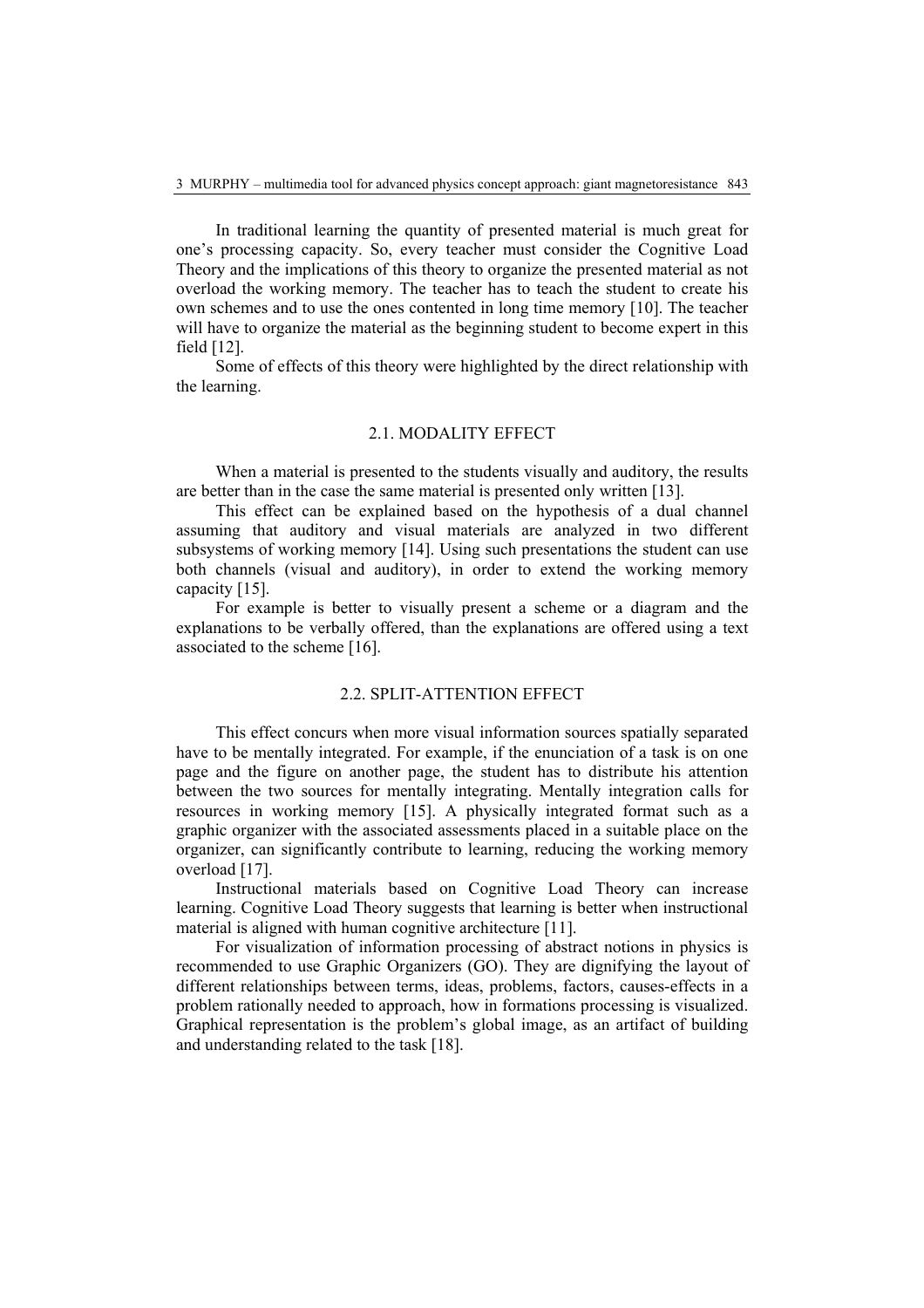Most of the high school physics teachers are asked to answer some questions over curriculum because the students are very curious to know everything about up to date science discoveries. They don't have the time to wait until that concept would be taught at the class, so the teacher has to use the most uncommon methods to be understood. A good results solution may be using constructivist environments and cognitive-constructivist methods [18].

Physics conceptual map making is for students' mental effort in linking words-concepts. Laying emphasis on linking word-concepts, conceptual maps open perspectives to an active and conscious physics learning process [19].

### **3. MULTIMEDIA TOOL FOR ADVANCED SCIENCE CONCEPTS**

To design a multimedia tool for educational purpose is to consider constructivist perspectives on advanced science concept approach. Cognitive load theory is the base of Mayer's principles of multimedia learning: modality principle, split attention principle, redundancy principle, and multimedia principle [20, 21]. Even the curriculum not includes advanced science concepts; teachers can use adequate strategies and informatics tools to introduce them to their science interested students, as is related in many physics education papers [22–30].

## 3.1. DATA STORAGE AND GMR

"Hunger" for storage and processing of data is a characteristic of the epoch. The device meeting these requirements is the hard disk drive (HDD). Appeared in 1956, hard disk drives started as a rare and expensive additional feature on computers. In a couple of decades, capacity per HDD has increased from few megabytes to greater than terabyte, physical volume has decreased by tens of thousands of times, and access time has decreased from hundreds to a few milliseconds. This impressive evolution has lead to dramatically price decreasing. By the late '80s hard disk were standard on even cheapest PC. Currently, HD applications expand to most computing applications (including consumer applications).

Like many other data storage devices, HDDs record data by magnetizing ferromagnetic material directionally. Positioning the direction of magnetization in one of two possible states is writing patterns of binary data bits. The data is read by detecting the state of magnetization and decoding the originally written data.

The stocking surface of each HDD's platter is conceptually divided into small sub-micrometer-sized magnetic regions (magnetic domains) that forms a magnetic dipole which generates a magnetic field. A write head moves above the platter and magnetizes every magnetic domain by generating a strong local magnetic field. Reading data means convert the direction of magnetization in electrical signal. This requirement is fulfilled by the magnetoresistance (MR) – variation of electrical resistance due to the application of a magnetic field. When the hard disk becomes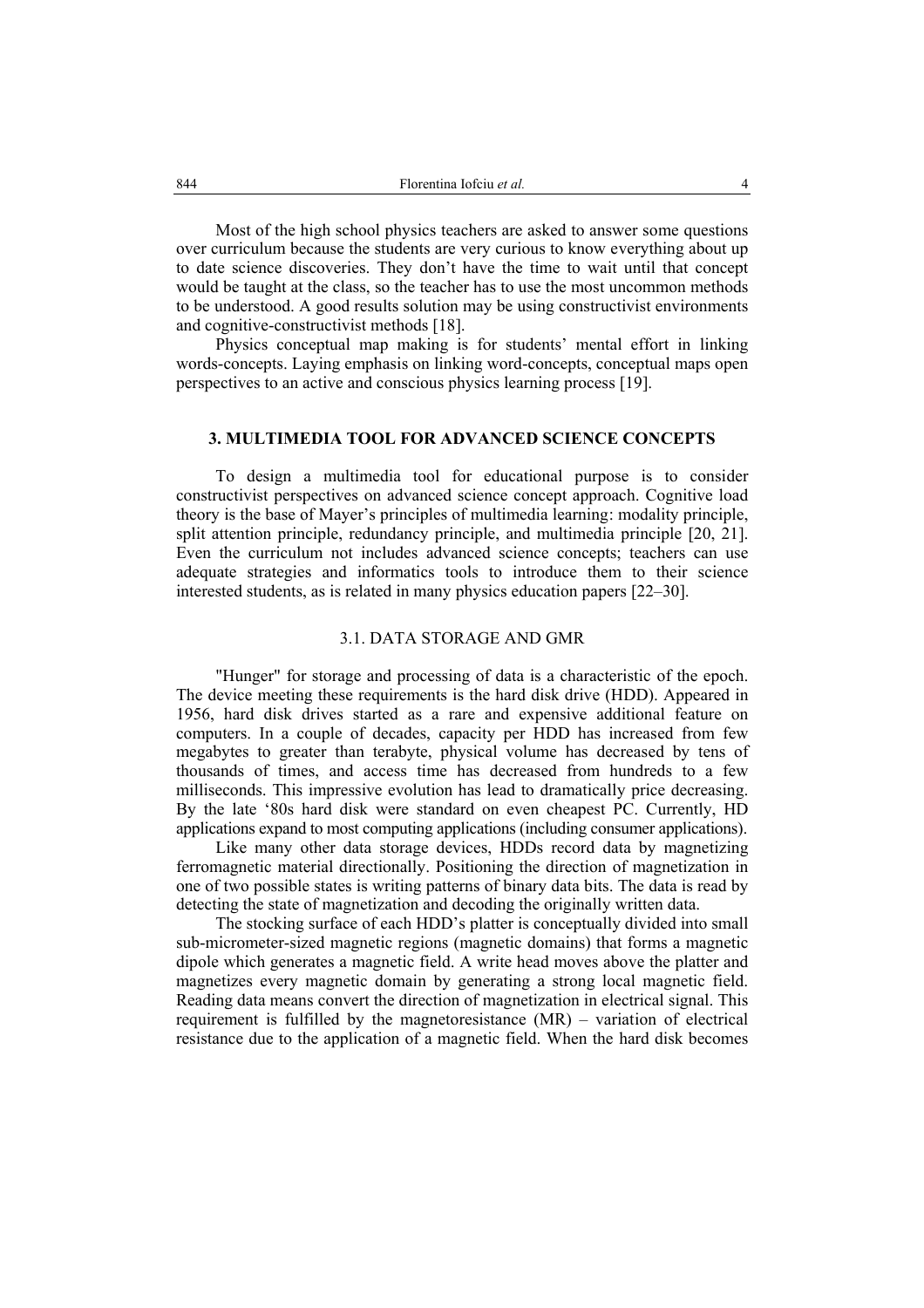smaller and smaller, each elementary magnetized area shrinks. This means that for every bit each magnetized region becomes narrower and can be read increasingly more difficult. New forms of MR namely anisotropic magnetoresistance (AMR) and giant magnetoresistance (GMR) were used to read heads. The aim of MURPHY's educational instrument is to present in simple words the way from electrical resistance to giant magneto resistance and stocking data devices.

#### 3.2. RESISTANCE AND MAGNETORESISTANCE

Metals and semiconductors are chemical elements whose atoms can easily lose electrons. A crystal of metal or semiconductor can be imagined as a network of positive ions immersed in a cloud of delocalized electrons. The electrons move freely through the network, randomly, in all directions - in the absence of an applied external electric field. The electric current passing through conductor, when an electric field was applied to it, is generated by the oriented movement of quasi-free electrons in opposite direction of the applied electric field. The electrical resistance is due according with Classical Theory of the Electronic Conduction of the Metals (Drude Lorentz's Theory), to the frequently collisions of the accelerated electrons with the nodes of crystalline network of metals (more precisely the electron-phonon interactions) or with different defects levels, because during these processes the electrons loses their kinetic energy gained in the acceleration processes between two successive collisions. As the electrons movement direction is straighter, the conductance of the material is higher.

The motion of an electron occurs with high mean speed  $(\approx 10^3 \text{ m} \cdot \text{s}^{-1})$  on trajectories that are straight lines – between successive collisions with the network ions (or other obstacles – abnormalities in the network). The mean time between two collisions, relaxation time  $(\approx 10^{-14} s)$ , is a measure of how easy the electron moves in the network.



Fig. 1 – The motion of electrons in a fixed network of ions in the presence of the electric field. In the figure, the big red disks represent ions and the stars represent electron-ion collisions. The small green disks represent electrons; the arrows over these disks represent drift speed. The colored versions could be accessed at http://www.infim.ro/rrp/.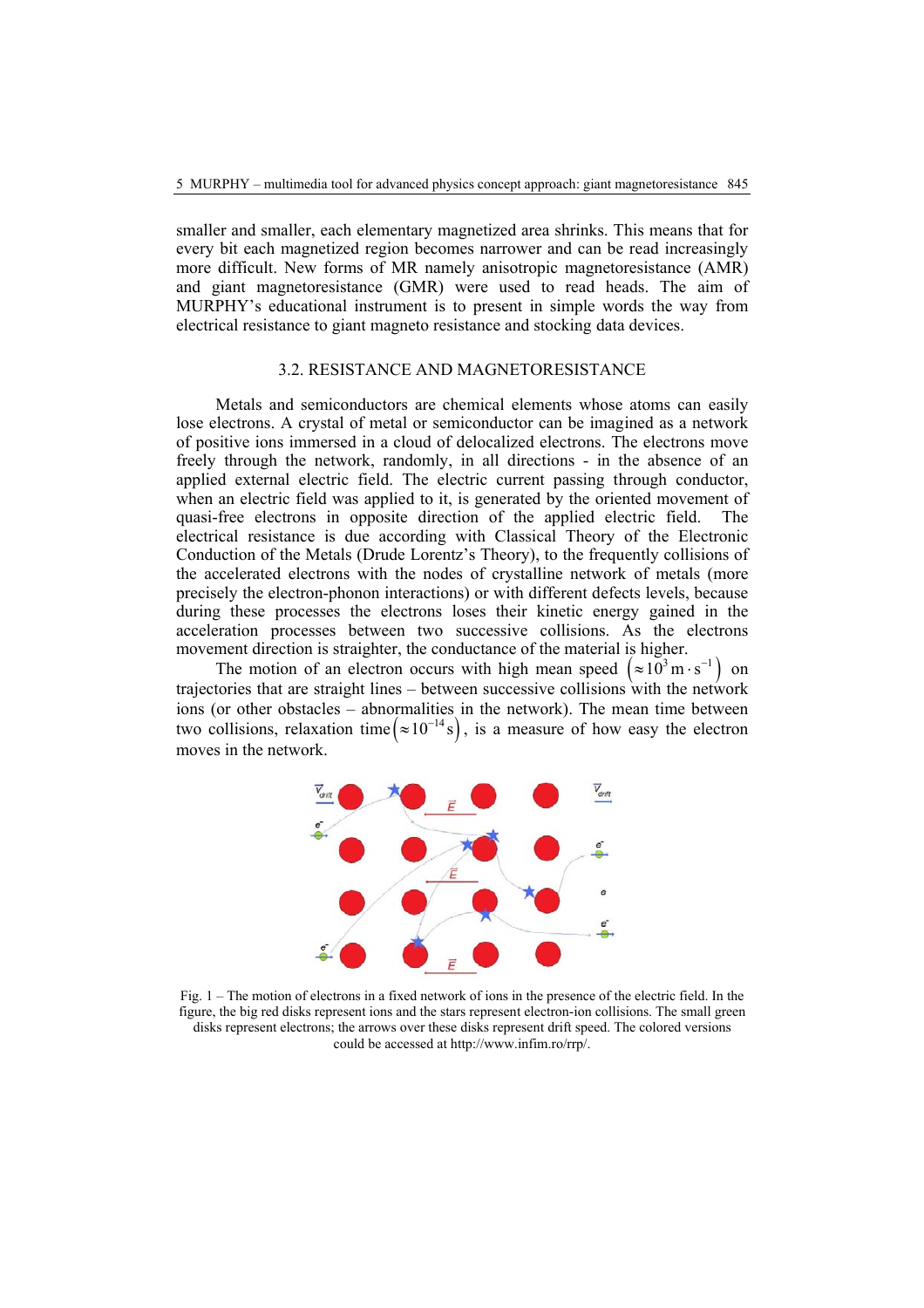When applying an external electric field, conduction electrons' trajectories are arcs of parabola (Fig. 1); the motion of electrons acquires an ordered component having the same direction with the electric field. This component, characterized by a small "drift speed" ( $\approx 10^{-3}$  m · s<sup>-1</sup>) is the same for all the electrons in the cloud. Because of electrons cloud drift, there is a net flow of electric charge in crystal [11, 12]. The average distance traveled by the electron during relaxation time is the mean free path of charge carriers.

The electric resistivity of a conducting material is hindering the free movement of electric charge. It suffered due to electron collisions with ions of the network. As the mean free path increases, the electrical resistivity of material decreases.

Figure 2 presents a very simplified modeling of electron motion in electric field when a magnetic field is applied, too.



Fig. 2 – Apparent shortening of the electron mean free path when applying a magnetic field: a) image of electron path from beginning to the collision (represented by star) under electric field; b) image of electron path from beginning to the collision (represented by star) under electric field and a

perpendicular applied magnetic field. The trajectory is curved and consequently its projection on the electric field direction shortens. The colored versions could be accessed at http://www.infim.ro/rrp/**.**

When a magnetic field is applied, the free path of electron is curved due to Lorentz force. As a result, the length of this path on the direction of electric field is shorter. Consequently the resistivity of material increases. The change in the electric resistivity of a metal or a semiconductor due to magnetic fields, caused by the screwing action exercised on trajectories by these fields is called magnetoresistance effect. First discovered by William Thompson (Lord Kelvin) in 1856, magnetoresistance is the property of a conducting material to increases the value of its electrical resistivity – depending on the angle between the direction of electric current and orientation of magnetic field.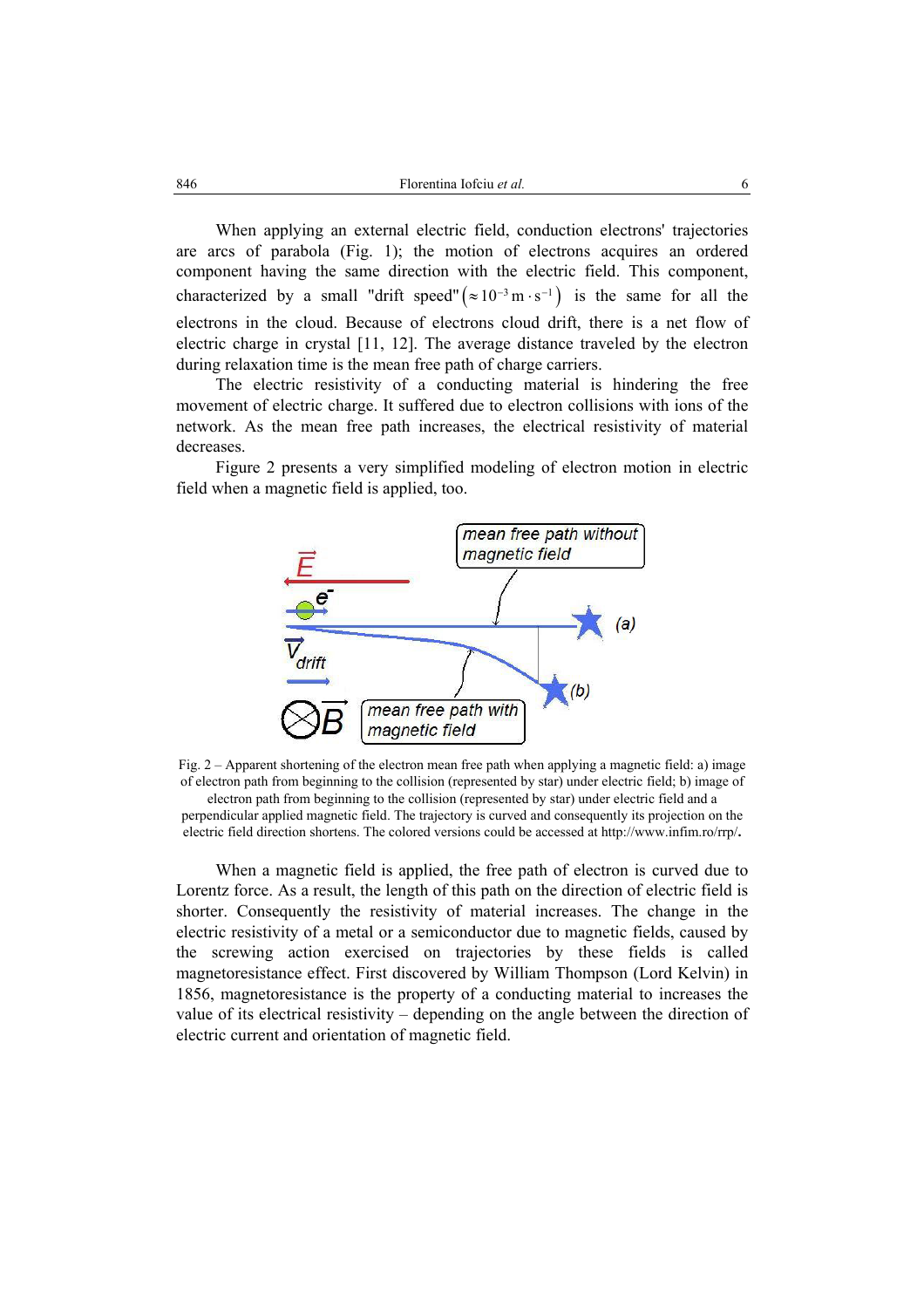### 3.3. MAGNETORESISTANCE OF MAGNETIC MATERIALS

A material is ferromagnetic if contains ions having magnetic moments that must add a positive contribution to the net magnetization of sample. In such a material the cloud of bounded electrons located around each ion of the crystal deforms slightly as direction of magnetic field and magnetization rotates. The electronic cloud extends in the plane perpendicular on magnetization. Therefore the scattering undergone by the conduction electrons depends on direction of magnetization. If the exterior magnetic field and the magnetization of material lies transverse to the electric current passing through material, the bounded electrons orbits lies in the plane of the current so that scattering of conduction electrons is small – giving a low resistivity to the material (Fig. 3b). Conversely, if the exterior magnetic field and the magnetization of material lies in the same direction with the electric current, the bounded electrons orbits lie in the plane perpendicular to the current so that scattering of conduction electrons is great (collisions occurs often) – giving a high resistivity to the material (Fig. 3a).



Fig. 3 – Scattering of conduction electrons in a magnetic material. The ions (black disks) surrounded by cloud of bounded electrons (gray spot) shows different "effective surface" for collision (represented by blue star) with conduction electrons. *B* represents the magnetic field induction, *M*  $\overline{\phantom{a}}$ represents the magnetization of ion and  $\overline{v_d}$  is the speed of conduction electrons. The colored versions could be accessed at http://www.infim.ro/rrp

Because of this behavior, the resistivity of magnetic material is different if measured on a direction parallel or perpendicular with the external magnetic field – as shown in Fig. 4. When the direction of electric current and the direction of magnetic field are parallel, the resistivity increases up to a saturation value. The saturation appears when the deformation of cloud of electrons around ions is greatest.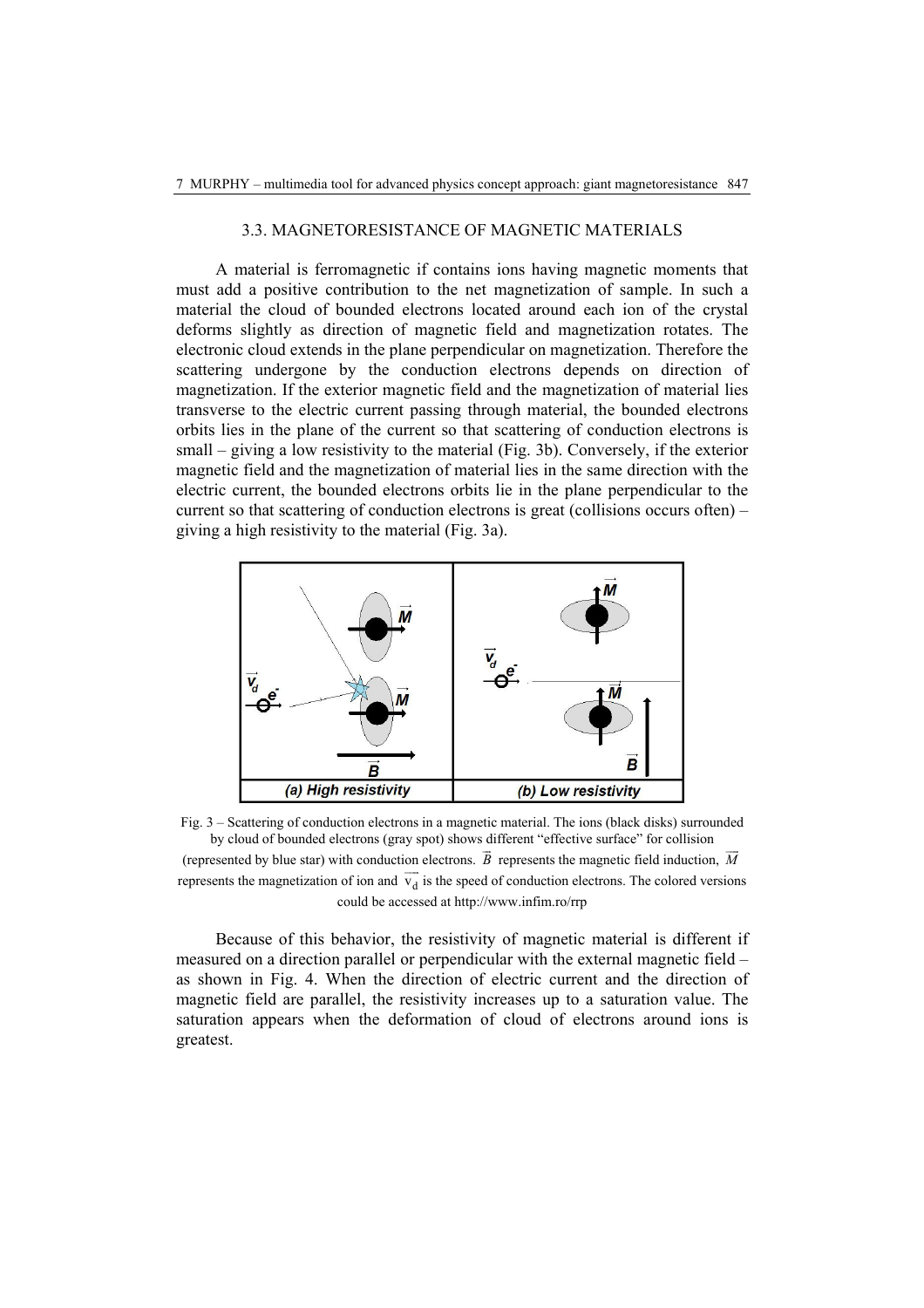When the direction of electric current and the direction of magnetic field are perpendicular, the resistivity decreases down to a saturation value. The saturation appears again when the deformation of cloud of electrons around ions is greatest. In both situations, only the direction of magnetic fields is important and not the sign of the induction.



Fig. 4 – Dependence of electrical resistivity on magnetic flux density *B* when the magnetic field is parallel with the direction of electric current  $\rho_{\parallel}$ , and when the magnetic field is perpendicular to the

direction of electric current,  $\rho_{\perp}$ , respectively.

This kind of magnetoresistance observed for conducting magnetic material is called anisotropic magnetoresistance (AMR).

# 3.4. MAGNETORESISTANCE OF THIN MAGNETIC LAYERS

Giant magnetoresistance appears in structures of thin layers of magnetic metals separated by layers of non-magnetic conducting materials. As is already stated the electric resistance of a material is determined by the scattering processes to which electric charge carriers are subject. In a simplified model about the electrical resistivity of magnetic thin layers, electrons having the spin parallel to magnetization of layer are not colliding while electrons having spin antiparallel to magnetization collide. If the scattering process is strong, the mean free path of carriers is short and the resistance is large; conversely, if the scattering process is weak, the mean free path of carriers is long and the resistance is lower as illustrated in Fig. 5.

Depending on the thickness of non-magnetic layer, the configuration of two successive magnetic layers will be ferromagnetic as in Fig. 6A or antiferromagnetic as in Fig. 6B. Such a structure presents magnetoresistance effect of up to 50%. The effect also occurs in a system of multilayer magnetic films.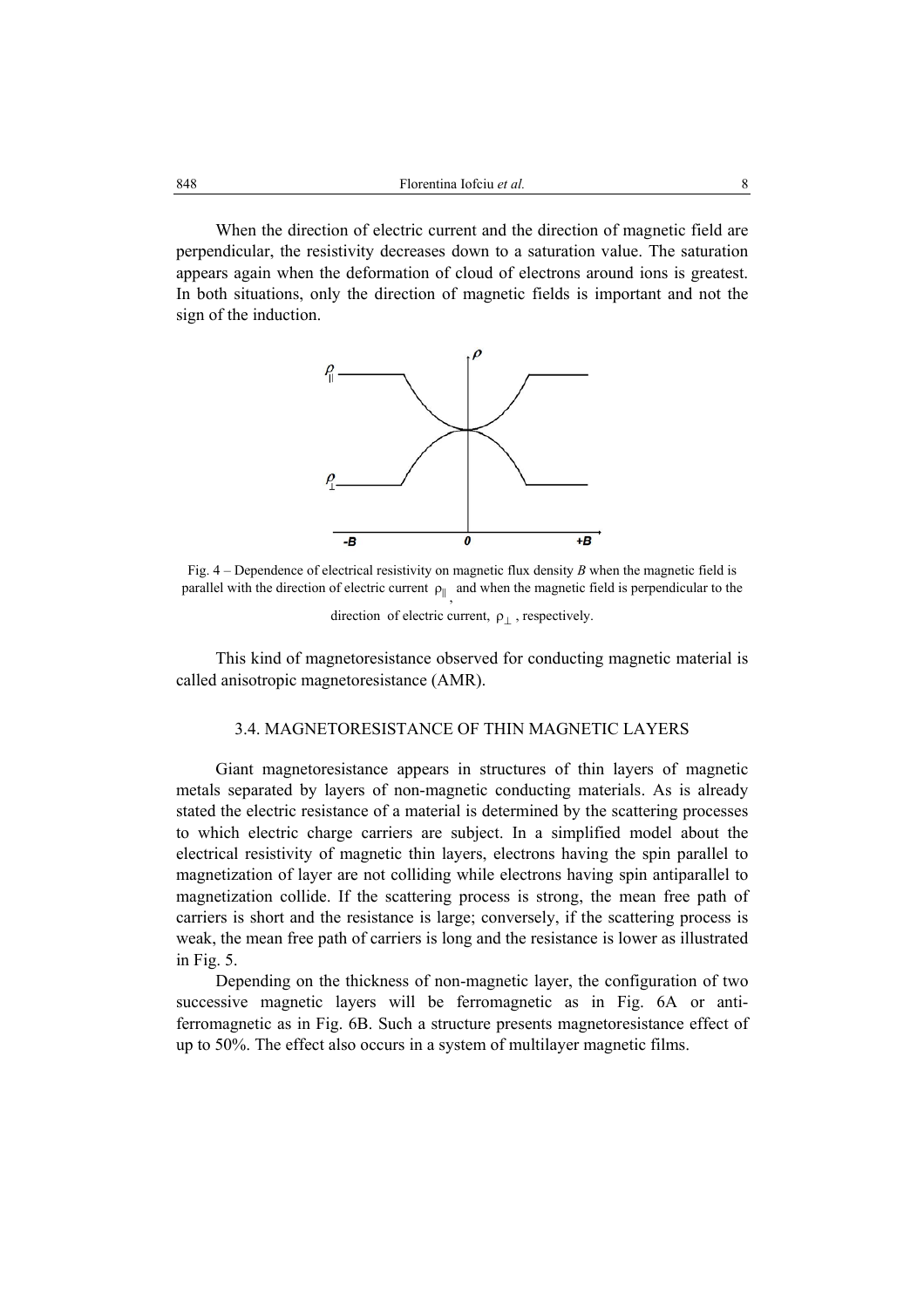

9 MURPHY – multimedia tool for advanced physics concept approach: giant magnetoresistance 849

Applied electrical field (to mesure electrical resistance)

Fig. 5 – Simplified model of the electrical resistance as a function of mutual orientation of local magnetization and spin. Electrons having spin parallel to magnetization are not colliding while electrons having spin antiparallel to magnetization collide. The colored versions could be accessed at http://www.infim.ro/rrp/**.**



Fig. 6 – Structures of two thin magnetic layers separated by a conducting one. Depending on mutual orientation of magnetization in the two magnetic layers, electrical resistance of the structure is: A) low; B) high. The colored versions could be accessed at http://www.infim.ro/rrp/.

In the structure of ferromagnetic thin layers, one may consider that conduction electrons are divided into two groups having respectively the spin parallel and antiparallel with the local magnetization of the first magnetic layer. GMR appears when the scattering processes for one spin orientation of conduction electrons is stronger than for other spin orientation (spin depended scattering). Let us admit that electrons with spin parallel to magnetization suffer less collision than those whose spin is oriented antiparallel with local magnetization. When magnetic layers are ferromagnetic coupled, as in Fig. 6A, only half of electrons experience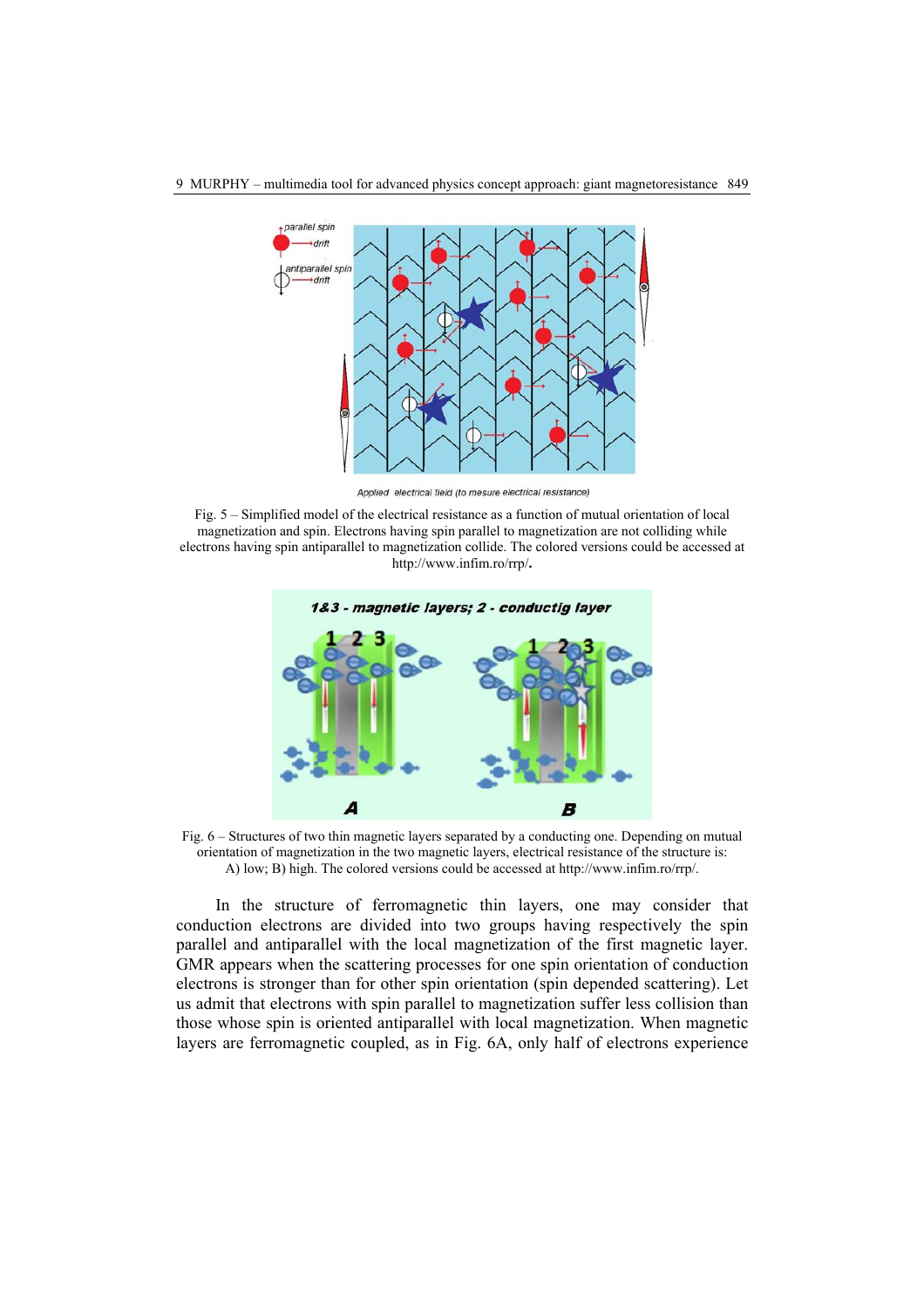strong scattering while the other half suffer only weak scattering processes. Consequently, the overall electric resistance of material will be reduced. When magnetic layers are anti-ferromagnetic coupled as in Fig. 6B, all electrons experience strong scattering at the interface where the magnetization of material is opposite to the spin orientation. Consequently, the electric resistance of material will be large. In contrast to the AMR, GMR do not depend on direction of current. GMR depends only on the relative orientation of magnetization in the parallel ferromagnetic layers.

In a read-head based on GMR is included a structure of two magnetic films. The lower film has its magnetization pinned in one orientation, while the other magnetic layer (sense layer) is free to switch back and forth in the presence of magnetic field generated by disk's domains. Spin dependent scattering gives a low resistance state when the magnetic layers are ferromagnetic aligned while a high resistance state is obtained in the anti-ferromagnetic configuration. These states will be read as zero and one.

#### 3.5. DESCRIPTION OF MURPHY

It is very important that the students' attention not to be split by interrogating multiple sources of information avoiding such formats. In the same time the information has not to be presented in multiple forms or unnecessarily elaborated [21].

In the study of Giant Magneto resistance (GMR) we presented a friendly interface containing a synthesis of the whole material as shown in Fig. 7.



Fig. 7 – Friendly interface of MURPHY. The colored versions could be accessed at http://www.infim.ro/rrp.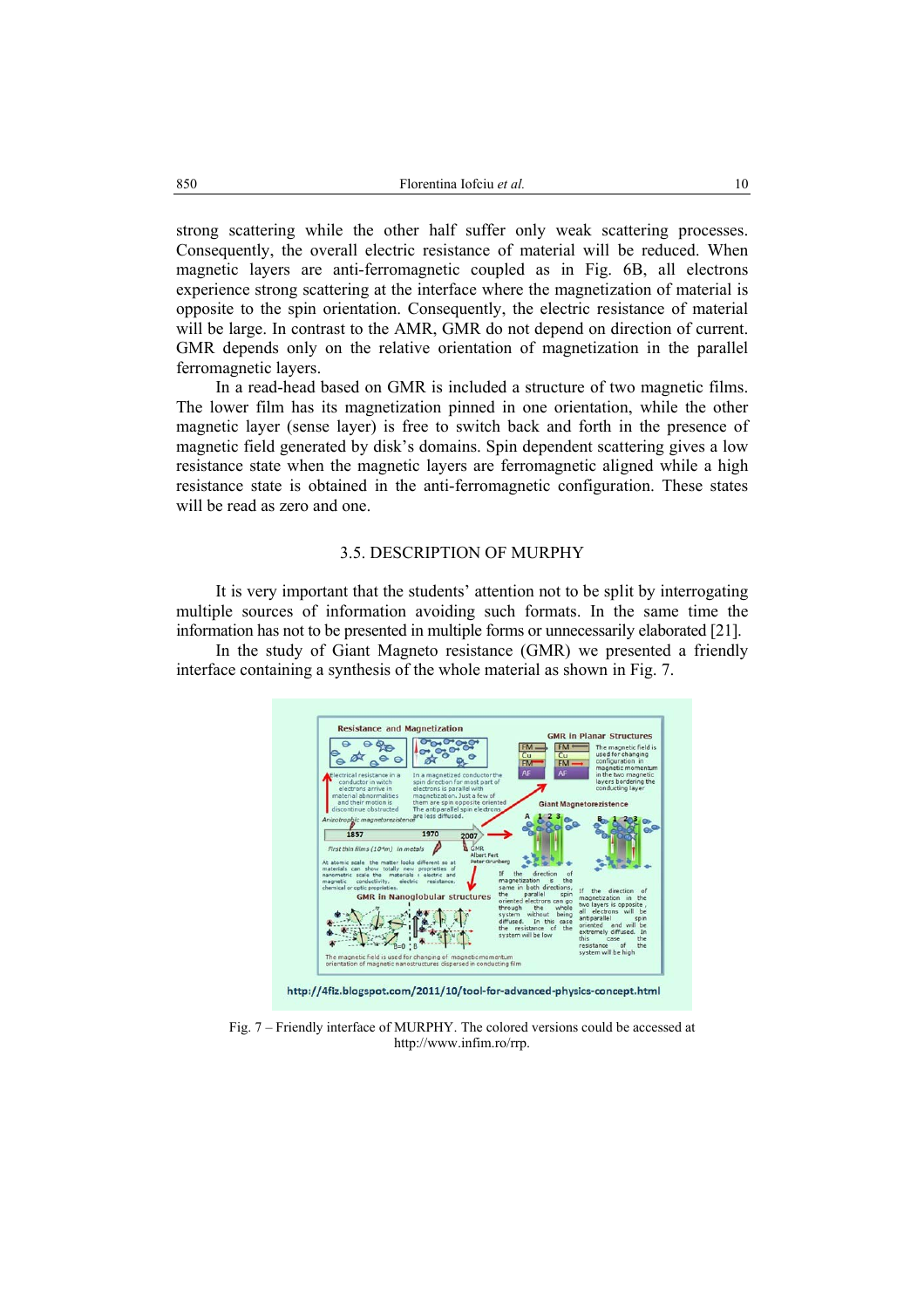In the purpose of a brief presentation of the problem, we used pictures, schemes, arrows and we reduced at minimum the number of words.

The preferred colors are light nuance for background to make a good connection with advanced physics concepts students are trying to approach.

The highlighted arrows make the connection with the next pictures explaining the concepts mentioned. By clicking the icon a hyperlink connection is available to go to the next step.

### **4. CONCLUSIONS**

This tool is designed for interested physics students from excellence centers or for those who attend optional courses in high schools but it can be adapted by an experimented teacher to be used in common classes along with adequate constructivist teaching elements: cooperative learning or constructivist environments.

MURPHY involves using collaborative virtual environment together with constructivist strategies. For a better result in designing this informatics tool, every detail is important: to have a friendly user interface, to use significant colors, to simplify graphics as cognitive schemes. It is important not to overload students' working memory according to Seller's Cognitive Load Theory by using less text and more graphics in display. As most of our students learn visually, MURPHY can favor a better understanding of advances science concepts.

This tool can be used by the teacher for different classes, according to students' interest in the study of physics. For novices, the teacher has to give more explanations so the information will be received in the working memory using dual channels: visual and auditory.

Today science teachers have a great responsibility to keep students' interested in explaining the way all the gadgets they use, work, albeit the science curriculum is approach historically. There is not enough time in middle and high school to learn about all the concepts needed to explain advanced ones, as GMR. Giant Magnetoresistance has a lot of applications in electronics and IT, so this is why students are interested in it.

*Acknowledgements*. Romanian Ministry of Education, Research and Youth supported this work under Project FSE-POSDRU ID: 88/1.5/S/56668.

Study Visit 10-SV-R1-38-B Cooperative Learning in Teaching, Teacher Training and Leadership, Karlsruhe Germany 11-15 October 2011.

#### **REFERENCES**

1. J. Sweller, *Cognitive Load During: Effects on Learning*, Cognitive Science, **12**, 257–285 (1988).

- 2. J. Sweller, P. Chandler, *Why Some Material is Difficult to Learn*, Cognition and Instruction, **12**(3), 185–233 (1994).
- 3. J. Sweller, J.J.G. Van Merriënboer, F. Paas, *Cognitive Architecture and Instructional Design*, Educational Psychology Review, **10**, 251–296 (1998).